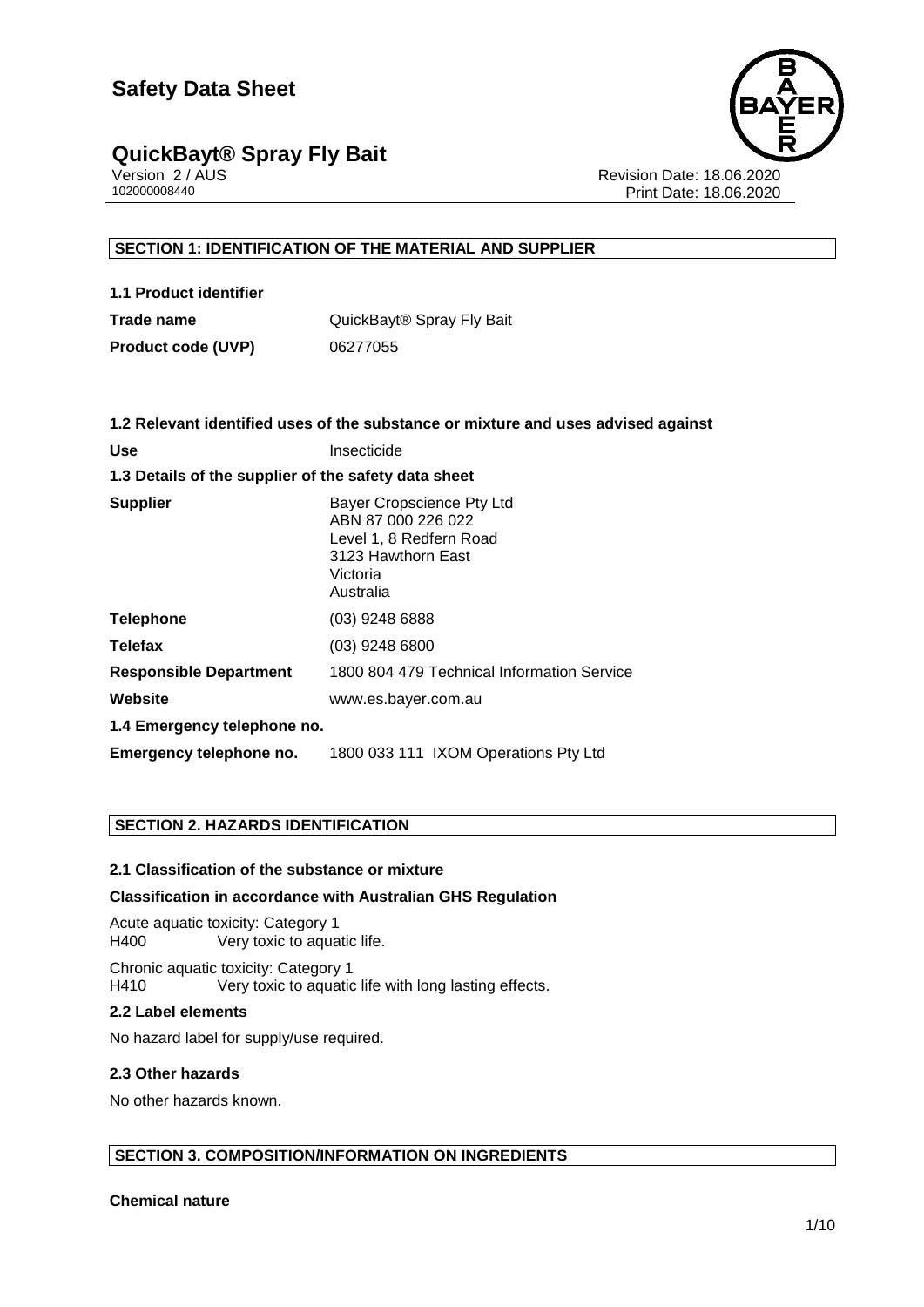

Version 2 / AUS Revision Date: 18.06.2020 Print Date: 18.06.2020

#### Imidacloprid 100 g/kg; (Z)-9-Tricosene (Muscalure) 0.84 g/kg Water dispersible granules (WG)

| l Chemical name                           | CAS-No.                      | Concentration [%] |
|-------------------------------------------|------------------------------|-------------------|
| Imidacloprid                              | 138261-41-3, 105827-   10.00 |                   |
|                                           | 78-9                         |                   |
| muscalure; cis-tricos-9-ene               | 27519-02-4                   | 0.10              |
| Other ingredients (non-hazardous) to 100% |                              |                   |

#### **SECTION 4. FIRST AID MEASURES**

**If poisoning occurs, immediately contact a doctor or Poisons Information Centre (telephone 13 11 26), and follow the advice given. Show this Safety Data Sheet to the doctor.**

#### **4.1 Description of first aid measures**

| <b>General advice</b>                                                          | Move out of dangerous area. Remove contaminated clothing<br>immediately and dispose of safely. Place and transport victim in stable<br>position (lying sideways).                                                                                                                                                                |  |
|--------------------------------------------------------------------------------|----------------------------------------------------------------------------------------------------------------------------------------------------------------------------------------------------------------------------------------------------------------------------------------------------------------------------------|--|
| <b>Skin contact</b>                                                            | Wash off immediately with soap and plenty of water. If symptoms<br>persist, call a physician.                                                                                                                                                                                                                                    |  |
| Eye contact                                                                    | Rinse immediately with plenty of water, also under the eyelids, for at<br>least 15 minutes. Remove contact lenses, if present, after the first 5<br>minutes, then continue rinsing eye. Get medical attention if irritation<br>develops and persists.                                                                            |  |
| Ingestion                                                                      | Rinse mouth. Do NOT induce vomiting. Call a physician or poison<br>control center immediately.                                                                                                                                                                                                                                   |  |
| 4.2 Most important symptoms and effects, both acute and delayed                |                                                                                                                                                                                                                                                                                                                                  |  |
| <b>Symptoms</b>                                                                | If large amounts are ingested, the following symptoms may occur:                                                                                                                                                                                                                                                                 |  |
|                                                                                | Dizziness, Abdominal pain, Nausea                                                                                                                                                                                                                                                                                                |  |
|                                                                                | Symptoms and hazards refer to effects observed after intake of<br>significant amounts of the active ingredient(s).                                                                                                                                                                                                               |  |
| 4.3 Indication of any immediate medical attention and special treatment needed |                                                                                                                                                                                                                                                                                                                                  |  |
| <b>Treatment</b>                                                               | Treat symptomatically. Monitor: respiratory and cardiac functions. In<br>case of ingestion gastric lavage should be considered in cases of<br>significant ingestions only within the first 2 hours. However, the<br>application of activated charcoal and sodium sulphate is always<br>advisable. There is no specific antidote. |  |

#### **SECTION 5. FIRE FIGHTING MEASURES**

| 5.1 Extinguishing media |                                               |
|-------------------------|-----------------------------------------------|
| <b>Suitable</b>         | Water spray, Carbon dioxide (CO2), Foam, Sand |
| <b>Unsuitable</b>       | None known.                                   |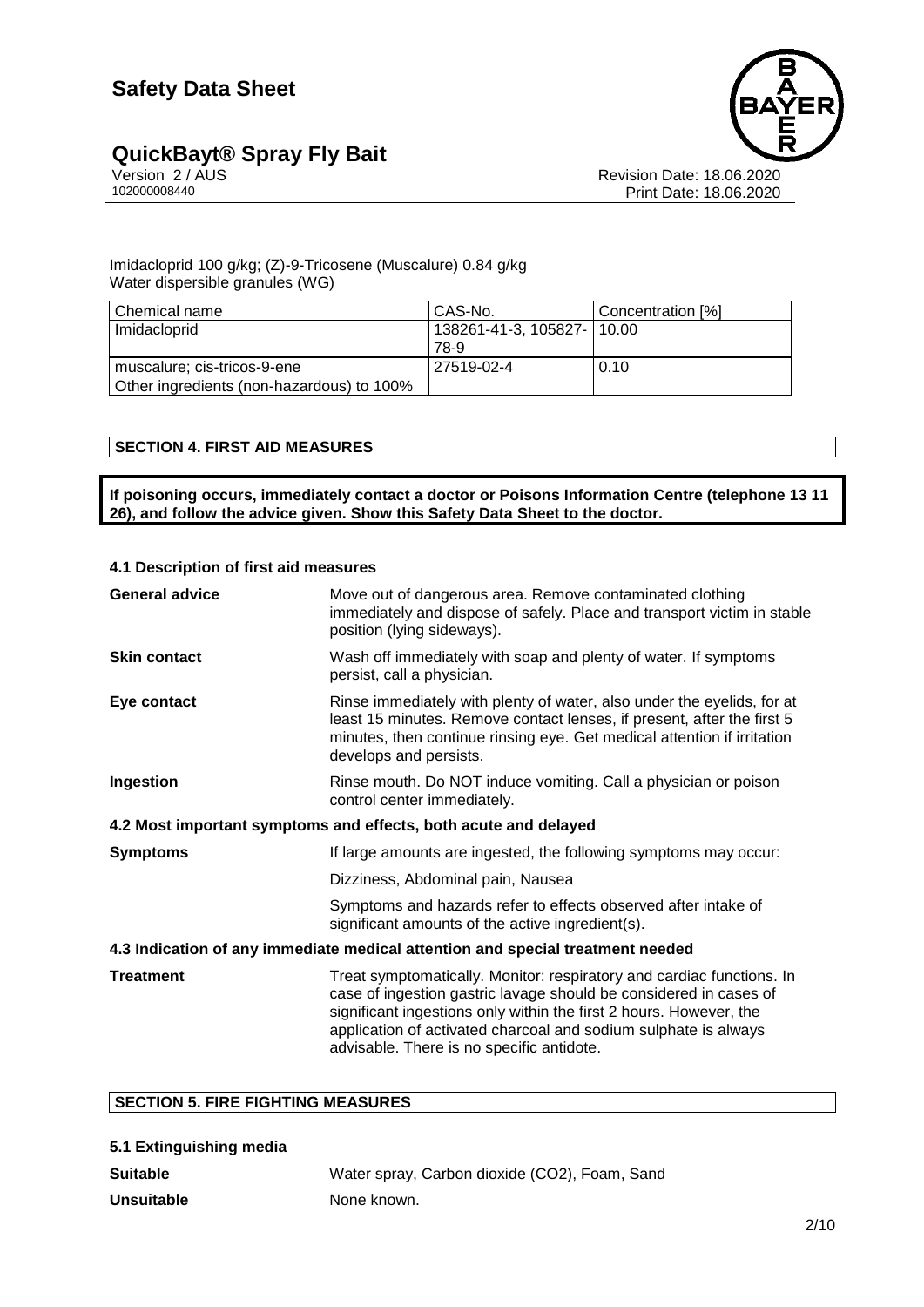## **QuickBayt® Spray Fly Bait 3/10**



Version 2 / AUS Revision Date: 18.06.2020 102000008440 Print Date: 18.06.2020

| 5.2 Special hazards arising<br>from the substance or<br>mixture | In the event of fire the following may be released:, Hydrogen chloride<br>(HCI), Hydrogen cyanide (hydrocyanic acid), Carbon monoxide (CO),<br>Nitrogen oxides (NOx) |
|-----------------------------------------------------------------|----------------------------------------------------------------------------------------------------------------------------------------------------------------------|
| 5.3 Advice for firefighters                                     |                                                                                                                                                                      |
| <b>Special protective</b><br>equipment for firefighters         | Wear self-contained breathing apparatus and protective suit.                                                                                                         |
| <b>Further information</b>                                      | Contain the spread of the fire-fighting media. Do not allow run-off from<br>fire fighting to enter drains or water courses.                                          |
| <b>Hazchem Code</b>                                             | 2Ζ                                                                                                                                                                   |

#### **SECTION 6. ACCIDENTAL RELEASE MEASURES**

|                                                           | 6.1 Personal precautions, protective equipment and emergency procedures                                                                                                             |
|-----------------------------------------------------------|-------------------------------------------------------------------------------------------------------------------------------------------------------------------------------------|
| <b>Precautions</b>                                        | Avoid contact with spilled product or contaminated surfaces. Use<br>personal protective equipment.                                                                                  |
| <b>6.2 Environmental</b><br>precautions                   | Do not allow to get into surface water, drains and ground water.                                                                                                                    |
|                                                           | If the product contaminates rivers and lakes or drains inform<br>respective authorities.                                                                                            |
| 6.3 Methods and materials for containment and cleaning up |                                                                                                                                                                                     |
| Methods for cleaning up                                   | Use mechanical handling equipment. Clean contaminated floors and<br>objects thoroughly, observing environmental regulations. Keep in<br>suitable, closed containers for disposal.   |
| 6.4 Reference to other<br>sections                        | Information regarding safe handling, see section 7.<br>Information regarding personal protective equipment, see section 8.<br>Information regarding waste disposal, see section 13. |

#### **SECTION 7. HANDLING AND STORAGE**

#### **7.1 Precautions for safe handling**

| Advice on safe handling | Use only in area provided with appropriate exhaust ventilation.                                                                                                                                                                                                                                                                                 |
|-------------------------|-------------------------------------------------------------------------------------------------------------------------------------------------------------------------------------------------------------------------------------------------------------------------------------------------------------------------------------------------|
| <b>Hygiene measures</b> | Avoid contact with skin, eyes and clothing. Keep working clothes<br>separately. Wash hands before breaks and immediately after handling<br>the product. Remove soiled clothing immediately and clean thoroughly<br>before using again. Garments that cannot be cleaned must be<br>destroyed (burnt).<br>When using, do not eat, drink or smoke. |
|                         | 7.2 Conditions for safe storage, including any incompatibilities                                                                                                                                                                                                                                                                                |
|                         |                                                                                                                                                                                                                                                                                                                                                 |

#### **Requirements for storage areas and containers** Store in original container. Keep containers tightly closed in a dry, cool and well-ventilated place. Store in a place accessible by authorized persons only. Keep away from direct sunlight.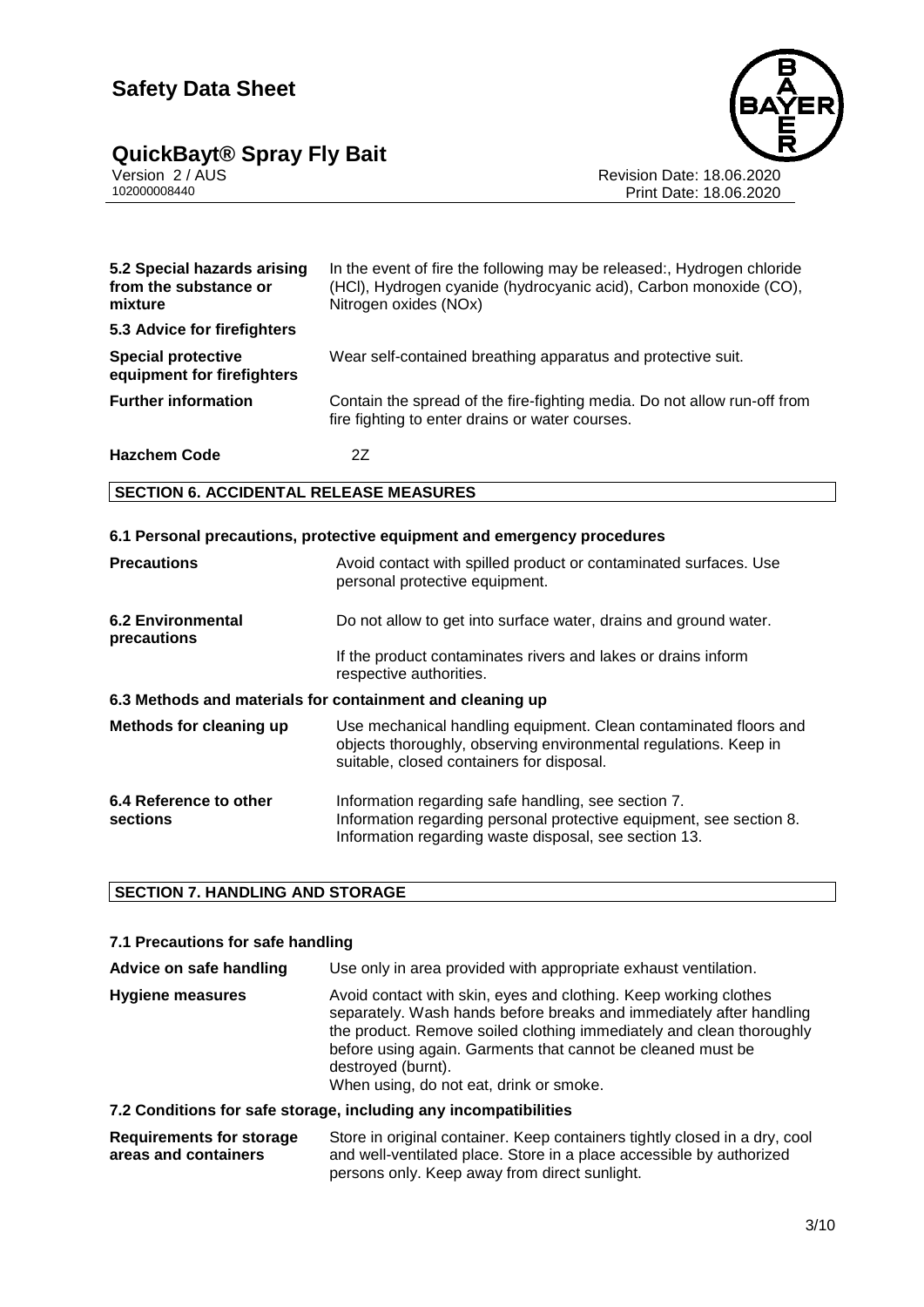## **QuickBayt® Spray Fly Bait 4/100 and 1000 and 1000 and 1000 and 1000 and 1000 and 1000 and 1000 and 1000 and 1000 and 1000 and 1000 and 1000 and 1000 and 1000 and 1000 and 1000 and 1000 and 1000 and 1000 and 1000 and 100**



Version 2 / AUS Revision Date: 18.06.2020 102000008440 Print Date: 18.06.2020

**Advice on common storage** Keep away from food, drink and animal feedingstuffs.

#### **SECTION 8. EXPOSURE CONTROLS / PERSONAL PROTECTION**

#### **8.1 Control parameters**

| <b>Components</b> | CAS-No.     | <b>Control parameters</b> | <b>Update</b> | <b>Basis</b> |
|-------------------|-------------|---------------------------|---------------|--------------|
| Imidacloprid      | 138261-41-3 | $0.7 \text{ mg/m}$ 3      |               | OES BCS*     |
|                   |             | ΈWΑ)                      |               |              |

\*OES BCS: Internal Bayer AG, Crop Science Division "Occupational Exposure Standard"

#### **8.2 Exposure controls**

| <b>Respiratory protection</b>      | Respiratory protection is not required under anticipated<br>circumstances of exposure.<br>instructions regarding wearing and maintenance.                                                                                                                                                                                                                                                                                                                                                                                              | Respiratory protection should only be used to control residual risk of<br>short duration activities, when all reasonably practicable steps have<br>been taken to reduce exposure at source e.g. containment and/or<br>local extract ventilation. Always follow respirator manufacturer's                                                                                                                                                                                                                                                                                           |
|------------------------------------|----------------------------------------------------------------------------------------------------------------------------------------------------------------------------------------------------------------------------------------------------------------------------------------------------------------------------------------------------------------------------------------------------------------------------------------------------------------------------------------------------------------------------------------|------------------------------------------------------------------------------------------------------------------------------------------------------------------------------------------------------------------------------------------------------------------------------------------------------------------------------------------------------------------------------------------------------------------------------------------------------------------------------------------------------------------------------------------------------------------------------------|
| <b>Hand protection</b>             | contact time.<br>drinking, smoking or using the toilet.<br>Material<br>Rate of permeability<br>Glove thickness<br><b>Directive</b>                                                                                                                                                                                                                                                                                                                                                                                                     | Please observe the instructions regarding permeability and<br>breakthrough time which are provided by the supplier of the gloves.<br>Also take into consideration the specific local conditions under which<br>the product is used, such as the danger of cuts, abrasion, and the<br>Wash gloves when contaminated. Dispose of when contaminated<br>inside, when perforated or when contamination on the outside cannot<br>be removed. Wash hands frequently and always before eating,<br>Nitrile rubber<br>> 480 min<br>$> 0.4$ mm<br>Protective gloves complying with EN<br>374. |
| Eye protection                     |                                                                                                                                                                                                                                                                                                                                                                                                                                                                                                                                        | Wear goggles (conforming to EN166, Field of Use $=$ 5 or equivalent).                                                                                                                                                                                                                                                                                                                                                                                                                                                                                                              |
| Skin and body protection           | Wear standard coveralls and Category 3 Type 5 suit.<br>If there is a risk of significant exposure, consider a higher protective<br>type suit.<br>Wear two layers of clothing wherever possible. Polyester/cotton or<br>cotton overalls should be worn under chemical protection suit and<br>should be professionally laundered frequently.<br>If chemical protection suit is splashed, sprayed or significantly<br>contaminated, decontaminate as far as possible, then carefully<br>remove and dispose of as advised by manufacturer. |                                                                                                                                                                                                                                                                                                                                                                                                                                                                                                                                                                                    |
| <b>General protective measures</b> | and/or leaflet. In all other cases the above mentioned<br>recommendations would apply.                                                                                                                                                                                                                                                                                                                                                                                                                                                 | In normal use and handling conditions please refer to the label                                                                                                                                                                                                                                                                                                                                                                                                                                                                                                                    |
| <b>Engineering Controls</b>        |                                                                                                                                                                                                                                                                                                                                                                                                                                                                                                                                        |                                                                                                                                                                                                                                                                                                                                                                                                                                                                                                                                                                                    |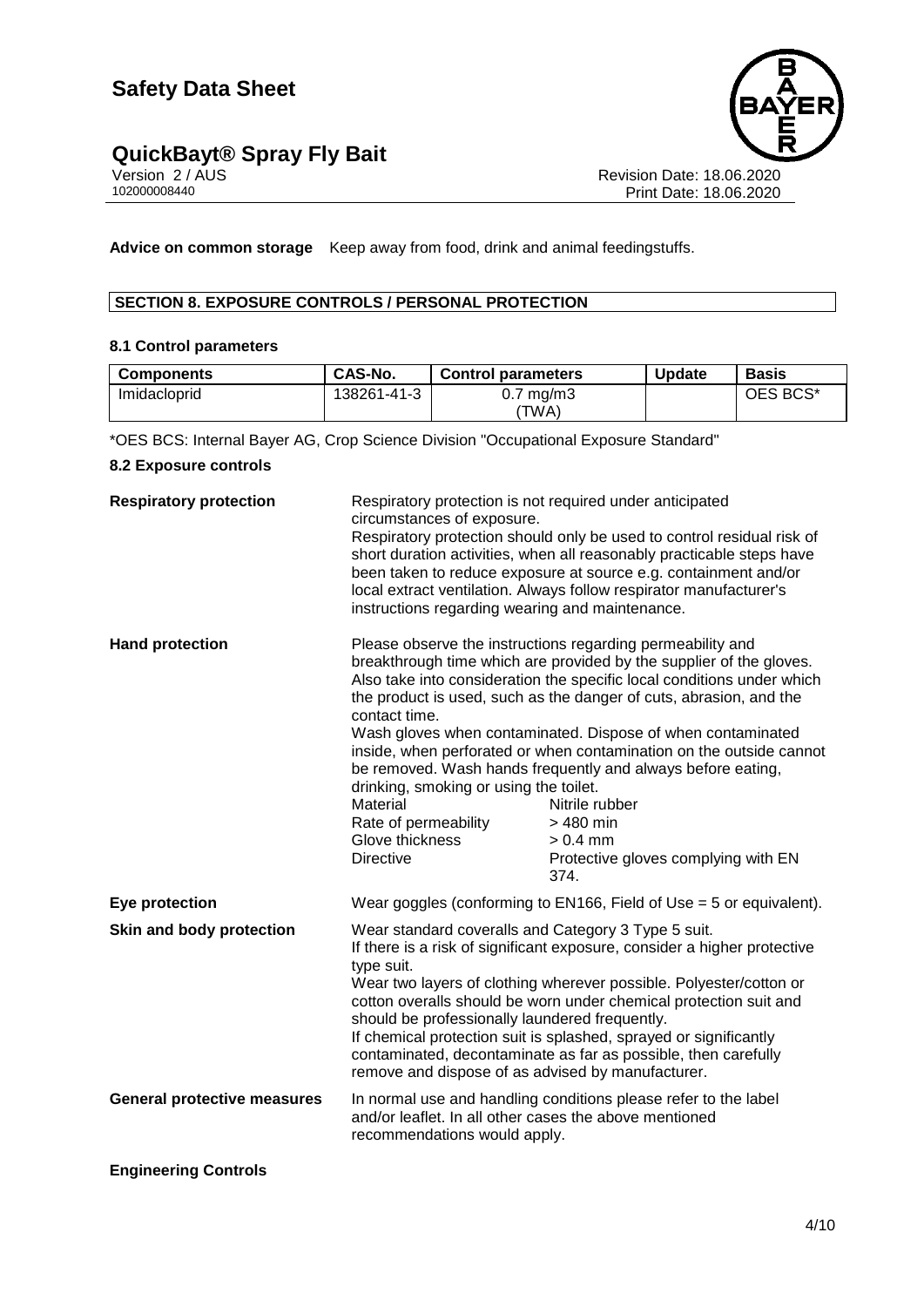## **QuickBayt® Spray Fly Bait 5/1000 10000 10000 10000 10000 10000 10000 10000 10000 10000 10000 10000 10000 10000 10000 10000 10000 10000 10000 10000 10000 10000 10000 10000 10000 1000 1000 1000 1000 1000 1000 1000 1000 10**



Version 2 / AUS Revision Date: 18.06.2020 102000008440 Print Date: 18.06.2020

**Advice on safe handling** Use only in area provided with appropriate exhaust ventilation.

#### **SECTION 9. PHYSICAL AND CHEMICAL PROPERTIES**

|                                                          | 9.1Information on basic physical and chemical properties |
|----------------------------------------------------------|----------------------------------------------------------|
| <b>Form</b>                                              | granular                                                 |
| Colour                                                   | white to beige                                           |
| Odour                                                    | weak, characteristic                                     |
| <b>Odour Threshold</b>                                   | No data available                                        |
| pH                                                       | No data available                                        |
| <b>Melting point/range</b>                               | No data available                                        |
| <b>Boiling Point</b>                                     | No data available                                        |
| <b>Flash point</b>                                       | No data available                                        |
| <b>Flammability</b>                                      | The product is not highly flammable.                     |
| <b>Auto-ignition temperature</b>                         | 320 °C                                                   |
| Ignition temperature                                     | The product is not self-ignitable.                       |
| <b>Minimum ignition energy</b>                           | 30 - 100 mJ                                              |
| Self-accelarating<br>decomposition temperature<br>(SADT) | No data available                                        |
| <b>Upper explosion limit</b>                             | No data available                                        |
| <b>Lower explosion limit</b>                             | No data available                                        |
| <b>Dust explosion Kst number</b>                         | 237 m.b_/s                                               |
| <b>Dust explosion class</b>                              | St2 (Strongly explosible)                                |
| Vapour pressure                                          | No data available                                        |
| <b>Evaporation rate</b>                                  | No data available                                        |
| <b>Relative vapour density</b>                           | No data available                                        |
| <b>Relative density</b>                                  | No data available                                        |
| <b>Density</b>                                           | No data available                                        |
| <b>Bulk density</b>                                      | ca. 0.72 g/ml (bulk density tapped)                      |
| <b>Water solubility</b>                                  | dispersible                                              |
| Partition coefficient: n-<br>octanol/water               | Imidacloprid: log Pow: 0.57                              |
| <b>Viscosity, kinematic</b>                              | No data available                                        |
| <b>Burning number</b>                                    | CN3 Local combustion without spreading (20 °C)           |
| <b>Oxidizing properties</b>                              | No oxidizing properties                                  |
| <b>Explosivity</b>                                       | Not explosive                                            |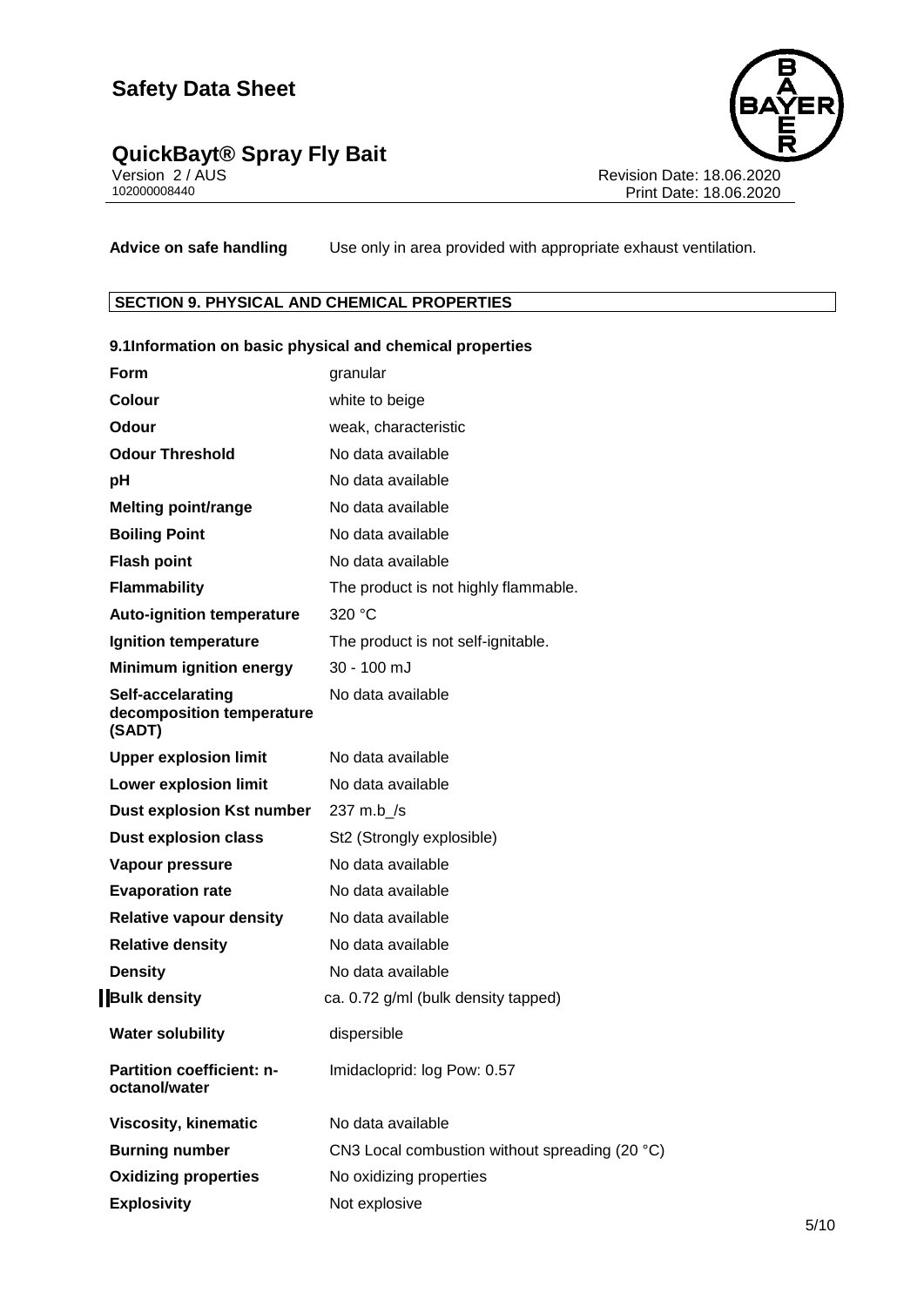### **QuickBayt® Spray Fly Bait 6/10**



Version 2 / AUS Revision Date: 18.06.2020 Print Date: 18.06.2020

### 92/69/EEC, A.14 / OECD 113

**9.2Other information** Further safety related physical-chemical data are not known.

#### **SECTION 10. STABILITY AND REACTIVITY**

| 10.1 Reactivity                                 |                                                                                         |
|-------------------------------------------------|-----------------------------------------------------------------------------------------|
| <b>Thermal decomposition</b>                    | $>$ 420 °C, Heating rate: 0.5 K/min                                                     |
| <b>Self heating</b>                             | not self-heating                                                                        |
| <b>10.2 Chemical stability</b>                  | Stable under recommended storage conditions.                                            |
| 10.3 Possibility of<br>hazardous reactions      | No hazardous reactions when stored and handled according to<br>prescribed instructions. |
| 10.4 Conditions to avoid                        | Extremes of temperature and direct sunlight.                                            |
| 10.5 Incompatible materials                     | No data available<br>Store only in the original container.                              |
| <b>10.6 Hazardous</b><br>decomposition products | No decomposition products expected under normal conditions of use.                      |

#### **SECTION 11. TOXICOLOGICAL INFORMATION**

#### **11.1 Information on toxicological effects**

| <b>Acute oral toxicity</b>                  | LD 50 cut-off $(Rat) > 5,000$ mg/kg                                                      |
|---------------------------------------------|------------------------------------------------------------------------------------------|
| <b>Acute inhalation toxicity</b>            | ATE (Mix) > 5 mg/l<br>Exposure time: 4 h<br>Calculation method                           |
| Acute dermal toxicity                       | ATE (Mix) $> 5,000$ mg/kg<br>Calculation method                                          |
| <b>Skin corrosion/irritation</b>            | No skin irritation (Rabbit)                                                              |
| Serious eye damage/eye<br>irritation        | No eye irritation (Rabbit)                                                               |
| <b>Respiratory or skin</b><br>sensitisation | Skin: Non-sensitizing. (Guinea pig)<br>OECD Test Guideline 406, Magnusson & Kligman test |

#### **Assessment mutagenicity**

Imidacloprid was not mutagenic or genotoxic based on the overall weight of evidence in a battery of in vitro and in vivo tests.

#### **Assessment carcinogenicity**

Imidacloprid was not carcinogenic in lifetime feeding studies in rats and mice.

#### **Assessment toxicity to reproduction**

Imidacloprid caused reproduction toxicity in a two-generation study in rats only at dose levels also toxic to the parent animals. The reproduction toxicity seen with Imidacloprid is related to parental toxicity.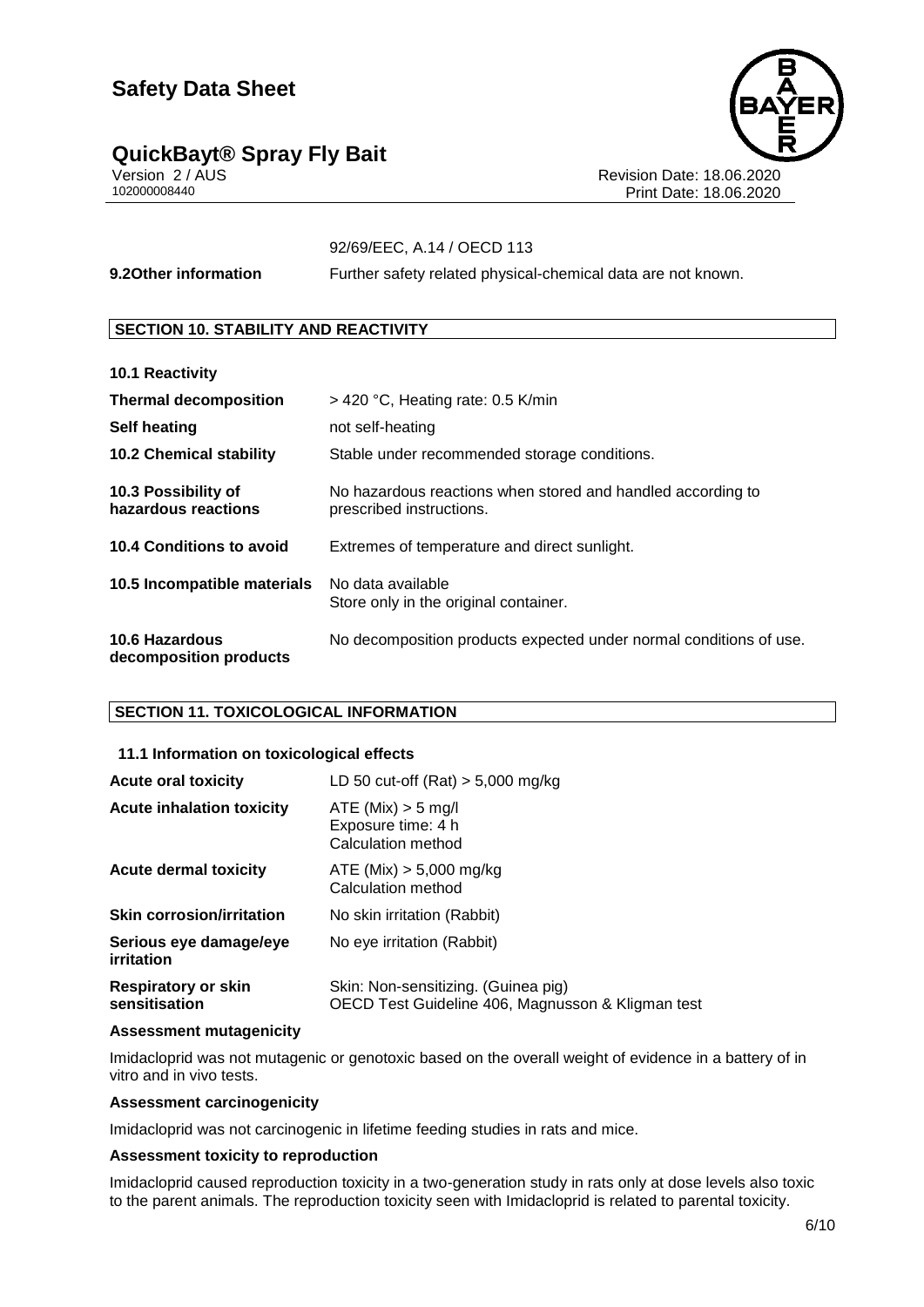## **QuickBayt® Spray Fly Bait 7/10**



Version 2 / AUS Revision Date: 18.06.2020 Print Date: 18.06.2020

#### **Assessment developmental toxicity**

Imidacloprid caused developmental toxicity only at dose levels toxic to the dams. The developmental effects seen with Imidacloprid are related to maternal toxicity.

#### **Assessment STOT Specific target organ toxicity – repeated exposure**

Imidacloprid did not cause specific target organ toxicity in experimental animal studies.

#### **Aspiration hazard**

Based on available data, the classification criteria are not met.

#### **Information on likely routes of exposure**

May be harmful if inhaled. May cause skin irritation. May cause eye irritation. Harmful if swallowed.

**Early onset symptoms related to exposure** Refer to Section 4

**Delayed health effects from exposure** Refer to Section 11

**Exposure levels and health effects** Refer to Section 4

**Interactive effects** Not known

**When specific chemical data is not available** Not applicable

#### **Mixture of chemicals** Refer to Section 2.1

#### **Further information**

No further toxicological information is available.

#### **SECTION 12. ECOLOGICAL INFORMATION**

#### **12.1 Toxicity**

| <b>Toxicity to fish</b>                             | LC50 (Oncorhynchus mykiss (rainbow trout)) > $1,000 \text{ mg/l}$<br>Exposure time: 96 h                                                                                                                                                                                                         |
|-----------------------------------------------------|--------------------------------------------------------------------------------------------------------------------------------------------------------------------------------------------------------------------------------------------------------------------------------------------------|
| <b>Toxicity to aquatic</b><br>invertebrates         | EC50 (Daphnia magna (Water flea)) 85 mg/l<br>Exposure time: 48 h<br>The value mentioned relates to the active ingredient imidacloprid.<br>EC50 (Chironomus riparius (non-biting midge)) 0.0552 mg/l<br>Exposure time: 24 h<br>The value mentioned relates to the active ingredient imidacloprid. |
| <b>Chronic toxicity to aquatic</b><br>invertebrates | EC10 (Chironomus riparius (non-biting midge)): 0.87 µg/l<br>Exposure time: 28 d                                                                                                                                                                                                                  |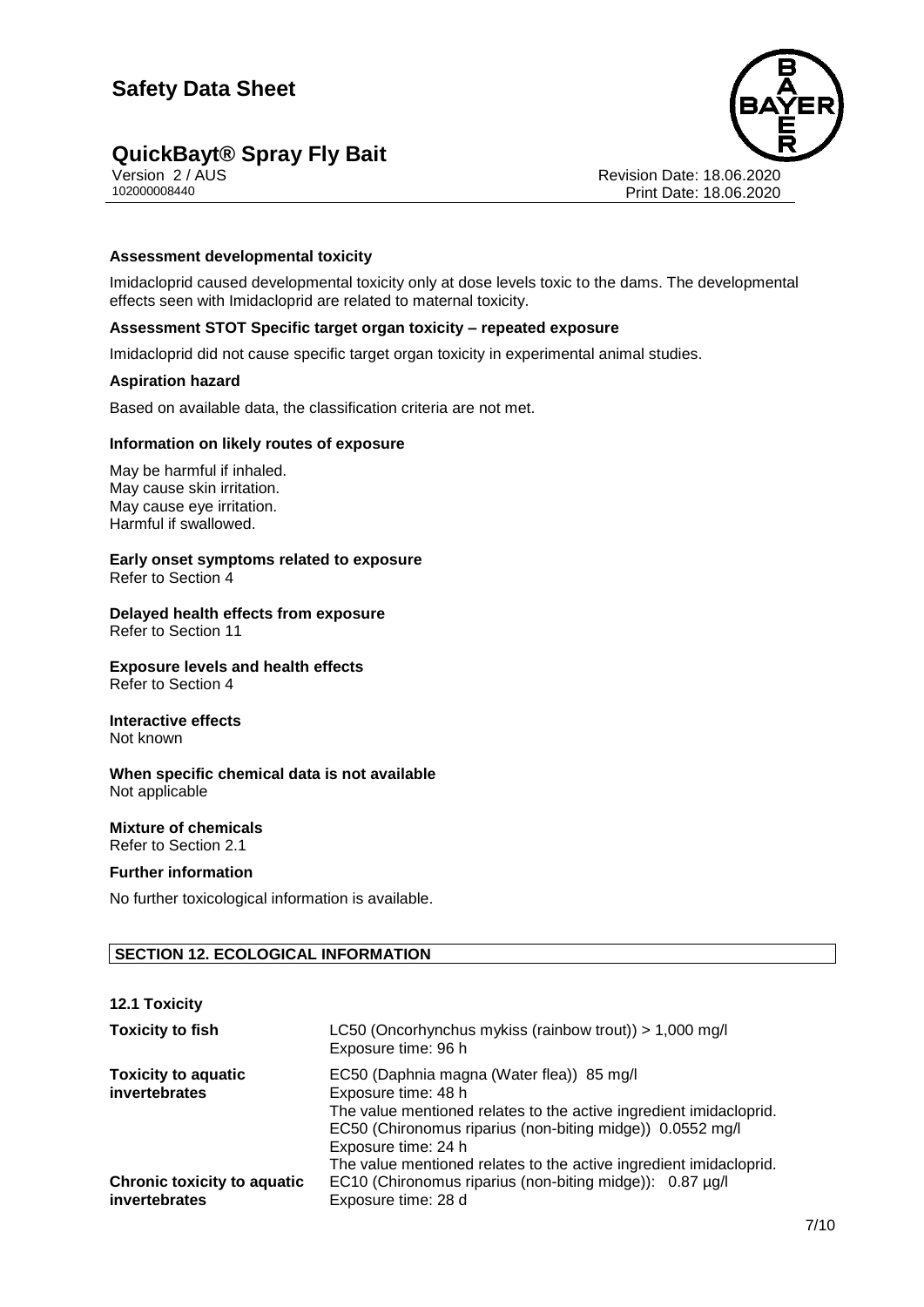### **QuickBayt® Spray Fly Bait 8/10**



Version 2 / AUS Revision Date: 18.06.2020

Print Date: 18.06.2020

|                                             | The value mentioned relates to the active ingredient imidacloprid.                                                                                               |  |
|---------------------------------------------|------------------------------------------------------------------------------------------------------------------------------------------------------------------|--|
| <b>Toxicity to aquatic plants</b>           | IC50 (Desmodesmus subspicatus (green algae)) > 10 mg/l<br>Growth rate; Exposure time: 72 h<br>The value mentioned relates to the active ingredient imidacloprid. |  |
| <b>Toxicity to other organisms</b>          | LD50 (Coturnix japonica (Japanese quail)) 31 mg/kg<br>The value mentioned relates to the active ingredient imidacloprid.                                         |  |
| 12.2 Persistence and degradability          |                                                                                                                                                                  |  |
| <b>Biodegradability</b>                     | Imidacloprid:<br>Not rapidly biodegradable                                                                                                                       |  |
| Koc                                         | Imidacloprid: Koc: 225                                                                                                                                           |  |
| 12.3 Bioaccumulative potential              |                                                                                                                                                                  |  |
| <b>Bioaccumulation</b>                      | Imidacloprid:<br>Does not bioaccumulate.                                                                                                                         |  |
| 12.4 Mobility in soil                       |                                                                                                                                                                  |  |
| <b>Mobility in soil</b>                     | Imidacloprid: Moderately mobile in soils                                                                                                                         |  |
| 12.5 Other adverse effects                  |                                                                                                                                                                  |  |
| <b>Additional ecological</b><br>information | No other effects to be mentioned.                                                                                                                                |  |

#### **SECTION 13. DISPOSAL CONSIDERATIONS**

#### Small containers (1 L/1 kg or less):

Rinse containers before disposal. Add rinsings to spray tank. Do not dispose of undiluted chemicals on site. Dispose of at a local authority landfill. If no landfill is available, bury the containers below 500 mm in a disposal pit specifically marked and set up for this purpose clear of waterways, desirable vegetation and tree roots. Empty containers and product should not be burnt.

#### **SECTION 14. TRANSPORT INFORMATION**

**ADG**

| UN number                  | 3077                                                  |
|----------------------------|-------------------------------------------------------|
| Transport hazard class(es) | 9                                                     |
| <b>Subsidiary Risk</b>     | None                                                  |
| Packaging group            | Ш                                                     |
| Description of the goods   | ENVIRONMENTALLY HAZARDOUS SUBSTANCE, SOLID,<br>N.O.S. |
|                            | (IMIDACLOPRID MIXTURE)                                |
| Hazchem Code               | 27                                                    |

AU01: Environmentally Hazardous Substances meeting the descriptions of UN 3077 or UN 3082 are not subject to this Code when transported by road or rail in;

a) packagings that do not incorporate a receptacle exceeding 500 kg(L); or

b) IBCs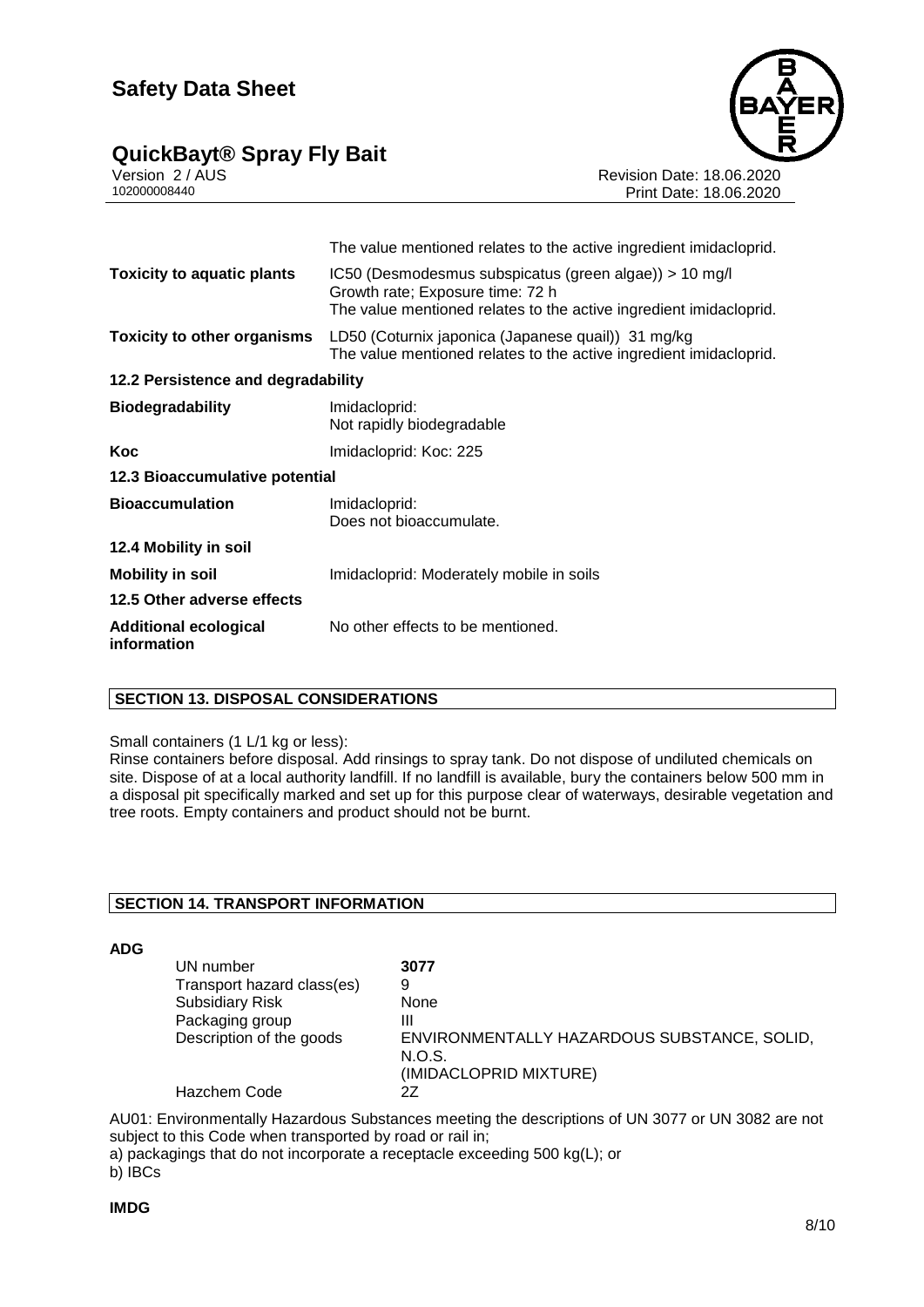

Version 2 / AUS Revision Date: 18.06.2020 Print Date: 18.06.2020

|             | UN number<br>Transport hazard class(es)<br><b>Subsidiary Risk</b><br>Packaging group                             | 3077<br>9<br><b>None</b><br>Ш                                                   |
|-------------|------------------------------------------------------------------------------------------------------------------|---------------------------------------------------------------------------------|
|             | Marine pollutant                                                                                                 | <b>YES</b>                                                                      |
|             | Description of the goods                                                                                         | ENVIRONMENTALLY HAZARDOUS SUBSTANCE, SOLID,<br>N.O.S.<br>(IMIDACLOPRID MIXTURE) |
| <b>IATA</b> |                                                                                                                  |                                                                                 |
|             | UN number<br>Transport hazard class(es)<br><b>Subsidiary Risk</b><br>Packaging group<br>Environm. Hazardous Mark | 3077<br>9<br>None<br>Ш<br><b>YES</b>                                            |
|             | Description of the goods                                                                                         | ENVIRONMENTALLY HAZARDOUS SUBSTANCE, SOLID,<br>N.O.S.<br>(IMIDACLOPRID MIXTURE) |

#### **SECTION 15. REGULATORY INFORMATION**

Registered according to the Agricultural and Veterinary Chemicals Code Act 1994 Australian Pesticides and Veterinary Medicines Authority approval number: 61737

#### **SUSMP classification (Poison Schedule)**

Schedule 5 (Standard for the Uniform Scheduling of Medicines and Poisons)

#### **SECTION 16. OTHER INFORMATION**

**Trademark information** QuickBayt® is a Registered Trademark of the Bayer Group.

#### **Abbreviations and acronyms**

| <b>ADN</b>     | European Agreement concerning the International Carriage of Dangerous Goods by<br><b>Inland Waterways</b> |
|----------------|-----------------------------------------------------------------------------------------------------------|
| ADR.           | European Agreement concerning the International Carriage of Dangerous Goods by<br>Road                    |
| <b>ATE</b>     | Acute toxicity estimate                                                                                   |
| AU OEL         | Australia. OELs. (Adopted National Exposure Standards for Atmospheric                                     |
|                | Contaminants in the Occupational Environment)                                                             |
| CAS-Nr.        | Chemical Abstracts Service number                                                                         |
| <b>CEILING</b> | Ceiling Limit Value                                                                                       |
| Conc.          | Concentration                                                                                             |
| EC-No.         | European community number                                                                                 |
| <b>ECx</b>     | Effective concentration to x %                                                                            |
| <b>EINECS</b>  | European inventory of existing commercial substances                                                      |
| <b>ELINCS</b>  | European list of notified chemical substances                                                             |
| EN.            | European Standard                                                                                         |
| EU             | European Union                                                                                            |
| <b>IATA</b>    | International Air Transport Association                                                                   |
| <b>IBC</b>     | International Code for the Construction and Equipment of Ships Carrying Dangerous                         |